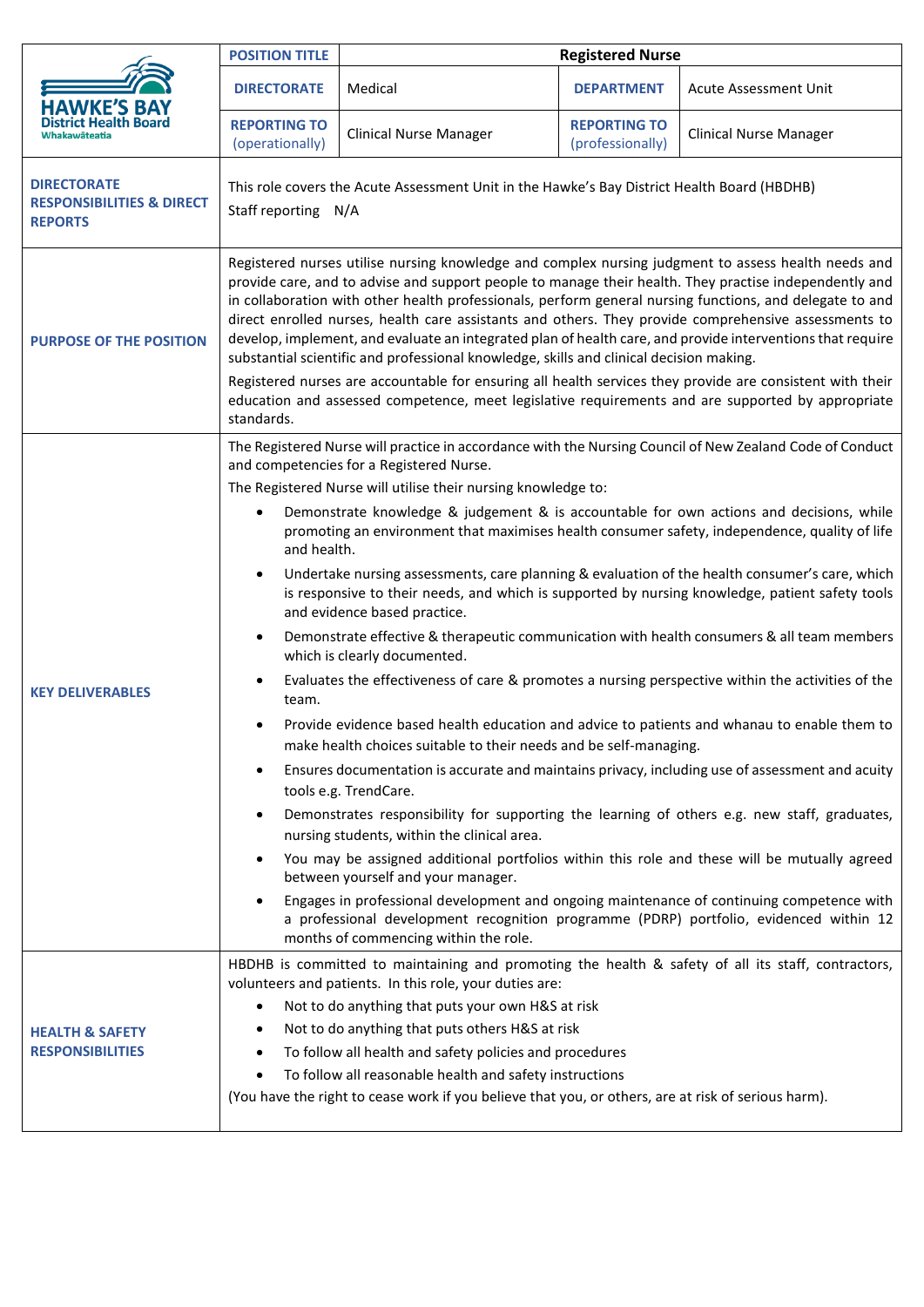|                                                    | <b>INTERNAL</b>                                                                                                                                                           | <b>EXTERNAL</b>               |  |  |  |
|----------------------------------------------------|---------------------------------------------------------------------------------------------------------------------------------------------------------------------------|-------------------------------|--|--|--|
| <b>KEY WORKING</b><br><b>RELATIONSHIPS</b>         | Patients/Consumer/Tangata Whaiora<br>$\bullet$                                                                                                                            | Other service providers       |  |  |  |
|                                                    | Clinical Nurse Manager / Associate Nurse                                                                                                                                  | Primary & NGO sector          |  |  |  |
|                                                    | Manager                                                                                                                                                                   | Rural health providers<br>٠   |  |  |  |
|                                                    | Wider department nursing team                                                                                                                                             | Regional / other DHB services |  |  |  |
|                                                    | Wider Organisational Nursing teams                                                                                                                                        |                               |  |  |  |
|                                                    | Chief Nursing and Midwifery Officer                                                                                                                                       |                               |  |  |  |
|                                                    | <b>Allied Health Staff</b>                                                                                                                                                |                               |  |  |  |
|                                                    | <b>Medical Staff</b>                                                                                                                                                      |                               |  |  |  |
|                                                    | Other team members                                                                                                                                                        |                               |  |  |  |
|                                                    | Administration staff                                                                                                                                                      |                               |  |  |  |
| <b>DELEGATION AND</b><br><b>DECISION</b>           | Registered Nurses are responsible for direction and delegation as outlined in the Nursing Council of New<br>Zealand guidelines:                                           |                               |  |  |  |
|                                                    | Guideline: Responsibilities for direction and delegation of care to enrolled nurses (May 2011)                                                                            |                               |  |  |  |
|                                                    | Guideline: Delegation of care by a registered nurse to a health care assistant (May 2011)                                                                                 |                               |  |  |  |
| <b>EMPLOYMENT</b><br><b>AGREEMENT &amp; SALARY</b> | In accordance with the DHB's / NZNO Nursing & Midwifery Multi Employer Collective Agreement (MECA)<br>according to qualifications and experience pro rata for hours work. |                               |  |  |  |
| <b>DATE</b>                                        | February 2022                                                                                                                                                             |                               |  |  |  |